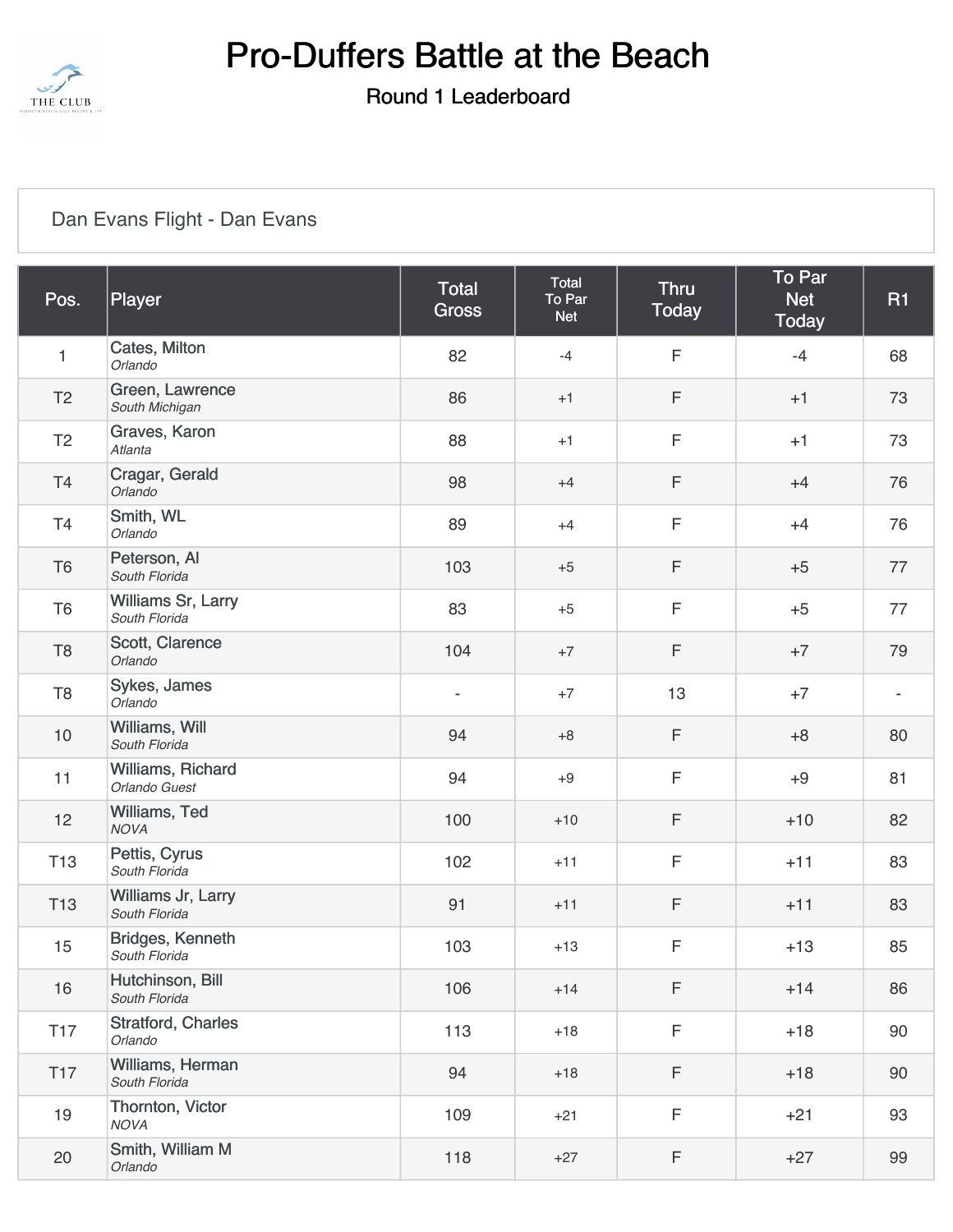

| ٦.<br>$\overline{\phantom{0}}$ | Trammell.<br>George<br>Atlanta | .05 | $\sim$<br>+∠o |  | റാ<br>. <u>.</u> | $\Omega$<br>v |
|--------------------------------|--------------------------------|-----|---------------|--|------------------|---------------|
|--------------------------------|--------------------------------|-----|---------------|--|------------------|---------------|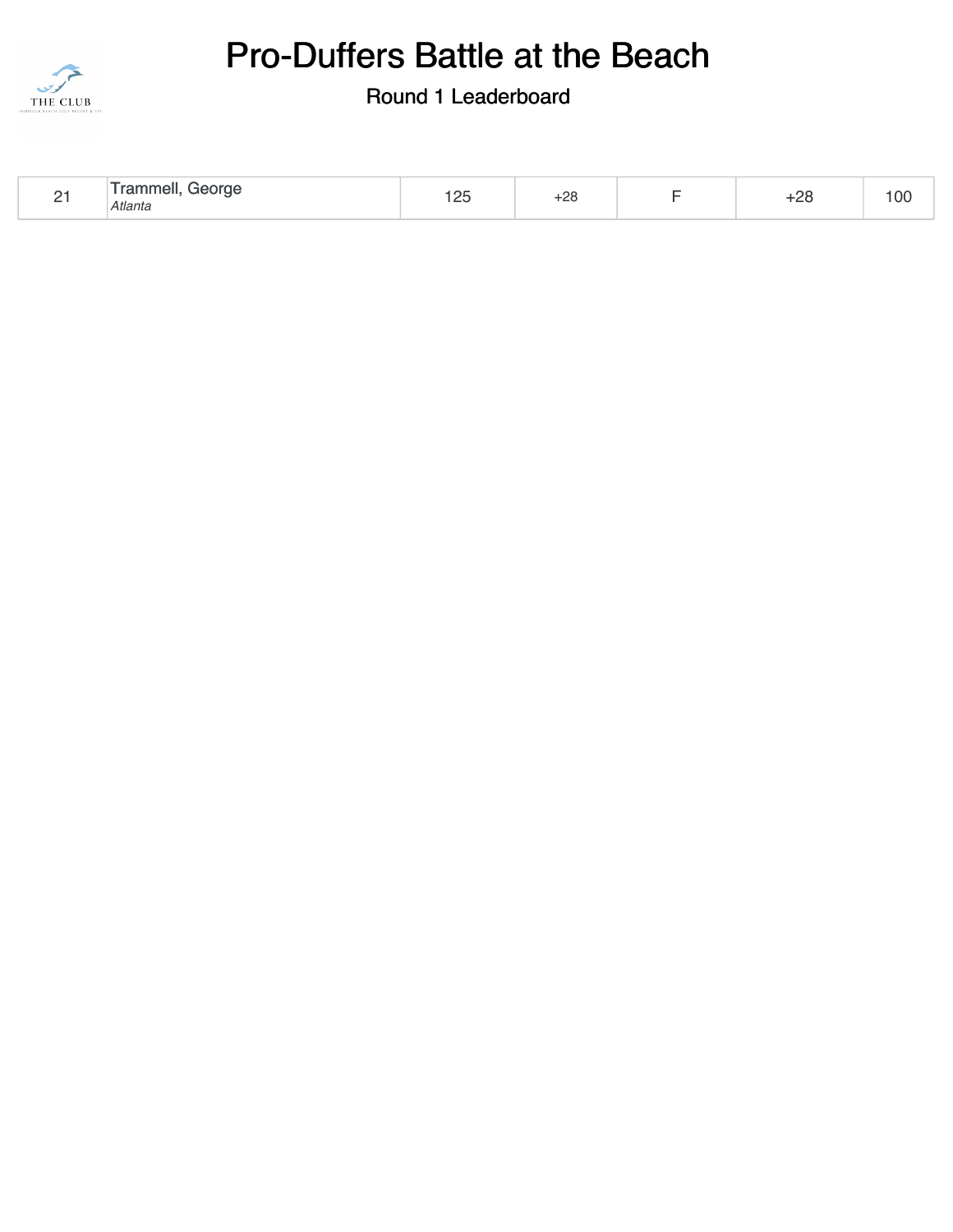

#### Round 1 Leaderboard

### [Dan Evans Flight - Dan Evans \(Sat, May 14\)](https://static.golfgenius.com/v2tournaments/8462730331080889077?called_from=&round_index=1)

| Pos.            | Player                              | <b>Total</b><br><b>Gross</b> | To Par<br><b>Net</b> | <b>Thru</b> | <b>Total</b><br><b>Net</b> |
|-----------------|-------------------------------------|------------------------------|----------------------|-------------|----------------------------|
| $\mathbf{1}$    | Cates, Milton<br>Orlando            | 82                           | $-4$                 | $\mathsf F$ | 68                         |
| T <sub>2</sub>  | Green, Lawrence<br>South Michigan   | 86                           | $+1$                 | $\mathsf F$ | 73                         |
| T <sub>2</sub>  | Graves, Karon<br>Atlanta            | 88                           | $+1$                 | $\mathsf F$ | 73                         |
| T4              | Cragar, Gerald<br>Orlando           | 98                           | $+4$                 | $\mathsf F$ | 76                         |
| <b>T4</b>       | Smith, WL<br>Orlando                | 89                           | $+4$                 | $\mathsf F$ | 76                         |
| T <sub>6</sub>  | Peterson, Al<br>South Florida       | 103                          | $+5$                 | $\mathsf F$ | 77                         |
| T <sub>6</sub>  | Williams Sr, Larry<br>South Florida | 83                           | $+5$                 | $\mathsf F$ | 77                         |
| T <sub>8</sub>  | Scott, Clarence<br>Orlando          | 104                          | $+7$                 | $\mathsf F$ | 79                         |
| T <sub>8</sub>  | Sykes, James<br>Orlando             | $\overline{\phantom{0}}$     | $+7$                 | 13          | $\overline{\phantom{a}}$   |
| 10              | Williams, Will<br>South Florida     | 94                           | $+8$                 | $\mathsf F$ | 80                         |
| 11              | Williams, Richard<br>Orlando Guest  | 94                           | $+9$                 | $\mathsf F$ | 81                         |
| 12              | Williams, Ted<br><b>NOVA</b>        | 100                          | $+10$                | $\mathsf F$ | 82                         |
| <b>T13</b>      | Pettis, Cyrus<br>South Florida      | 102                          | $+11$                | $\mathsf F$ | 83                         |
| <b>T13</b>      | Williams Jr, Larry<br>South Florida | 91                           | $+11$                | $\mathsf F$ | 83                         |
| 15              | Bridges, Kenneth<br>South Florida   | 103                          | $+13$                | $\mathsf F$ | 85                         |
| 16              | Hutchinson, Bill<br>South Florida   | 106                          | $+14$                | $\mathsf F$ | 86                         |
| T <sub>17</sub> | Stratford, Charles<br>Orlando       | 113                          | $+18$                | $\mathsf F$ | 90                         |
| <b>T17</b>      | Williams, Herman<br>South Florida   | 94                           | $+18$                | $\mathsf F$ | 90                         |
| 19              | Thornton, Victor<br><b>NOVA</b>     | 109                          | $+21$                | F           | 93                         |
| 20              | Smith, William M<br>Orlando         | 118                          | $+27$                | $\mathsf F$ | 99                         |
| 21              | Trammell, George<br>Atlanta         | 125                          | $+28$                | F           | 100                        |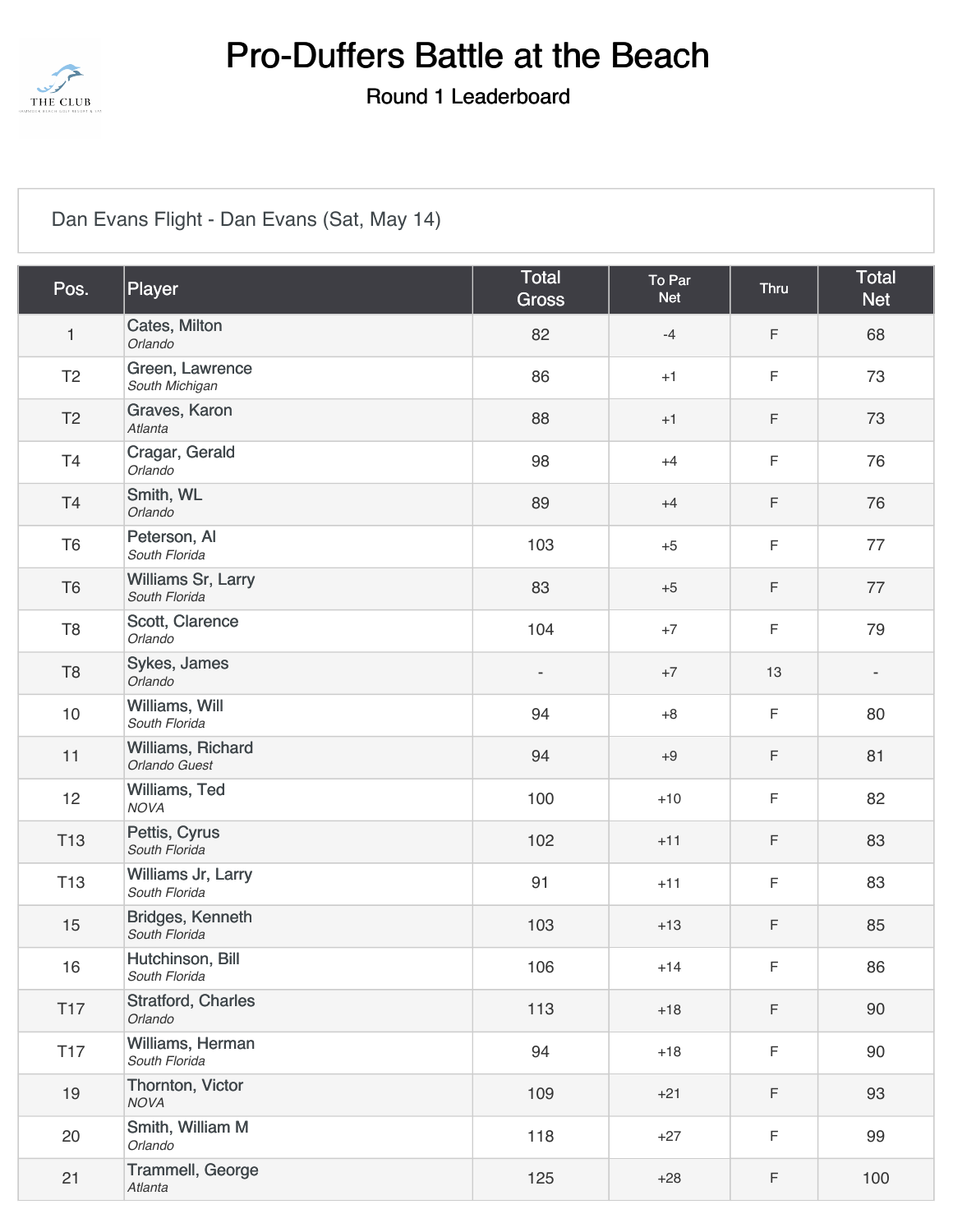

| <b>Strokes</b>                                                                                                                                   |                |                |                           |                 |                |                              |                |                |                 |    |                                    |                |                |                              |                |                |                              |                |                |    |        |     |
|--------------------------------------------------------------------------------------------------------------------------------------------------|----------------|----------------|---------------------------|-----------------|----------------|------------------------------|----------------|----------------|-----------------|----|------------------------------------|----------------|----------------|------------------------------|----------------|----------------|------------------------------|----------------|----------------|----|--------|-----|
| $\overline{c}$<br>3<br>7<br>9<br>13<br>5<br>6<br>Out<br>10<br>11<br>12<br>15<br>16<br>18<br><b>Net</b><br>1<br>8<br>14<br>17<br>Total<br>4<br>In |                |                |                           |                 |                |                              |                |                |                 |    |                                    |                |                |                              |                |                |                              |                |                |    |        |     |
| Cates, Milton (14)                                                                                                                               | ◉              | 5              | 3                         | $\circled{5}$   | 5              | Œ                            | $\bigoplus$    | $\overline{5}$ | $\circledS$     | 39 | 6                                  | $\circledA$    | 3              | 5                            | 5              | 5              | $\left( \overline{4}\right)$ | $\overline{4}$ | $\overline{7}$ | 43 | 82     | 68  |
| Green, Lawrence<br>(13)                                                                                                                          | 6              | $\overline{7}$ | $\ensuremath{\mathsf{3}}$ |                 | 5              | 5                            | 5              | 3              | 6               | 44 | 6                                  | $\mathcal{F}$  | $\boxed{4}$    | $\left( \overline{4}\right)$ | $\circled{4}$  | 6              | 6                            | 3              | (5)            | 42 | 86     | 73  |
| Graves, Karon<br>(15)                                                                                                                            | $\boxed{7}$    | 5              | $\overline{5}$            | $\circled{5}$   | $\circled{4}$  | 5                            | 5              | $\overline{4}$ | 6               | 46 | 6                                  | 5              | C              | 6                            | $\circled{4}$  | $\mathbf 5$    | $\circled{4}$                | $\boxed{4}$    | 6              | 42 | 88     | 73  |
| Cragar, Gerald<br>(22)                                                                                                                           | 6              | 6              | ②                         | $\overline{7}$  | $\overline{7}$ | 5                            | $\circled{5}$  | $\boxed{6}$    | 6               | 50 | $\bullet\bullet$<br>$\circledS$    | $\boxed{8}$    | $\overline{4}$ | $\circled{5}$                | $\circledS$    | 5              | 6                            | $\overline{4}$ | $\overline{7}$ | 48 | 98     | 76  |
| Smith, WL (13)                                                                                                                                   | 6              | $\circled{4}$  | $\ensuremath{\mathsf{3}}$ |                 | $\bigoplus$    | $\left( \overline{4}\right)$ | 5              | $\overline{4}$ | 6               | 40 | 6                                  | 5              | 3              | 6                            | 6              | 5              | $\overline{\mathsf{T}^7}$    | $\overline{4}$ | $\overline{7}$ | 49 | 89     | 76  |
| Peterson, Al (26)                                                                                                                                | ④              | 3)             | $\overline{5}$            | $\overline{7}$  | $\overline{6}$ | 6                            | $\overline{8}$ | 6              | $\circled{5}$   | 50 | $\circledS$                        | $\overline{7}$ | $\overline{4}$ | $\textcircled{\small{5}}$    | $\mathcal{F}$  | $\overline{8}$ | $\overline{8}$               | $\overline{4}$ | 6              | 53 | 103    | 77  |
| Williams Sr, Larry<br>(6)                                                                                                                        | $\boxed{5}$    | ③              | $\overline{7}$            | 6               | $\overline{5}$ | 4                            | 5              | 3              | 5               | 43 | (5)                                | (3)            | $\mathbf{3}$   | 5                            | $\circledA$    | $\sqrt{5}$     | $\overline{5}$               | $\overline{4}$ | 6              | 40 | 83     | 77  |
| Scott, Clarence<br>(25)                                                                                                                          | 5              | 6              | 4                         | $\overline{8}$  | 6              | 6                            | $\circledS$    | $\overline{5}$ | $\overline{7}$  | 52 | $\overline{8}$                     | $\circled{5}$  | 4              | 6                            | 6              | 5              | $\boxed{7}$                  | $\overline{5}$ | 6              | 52 | 104    | 79  |
| Sykes, James<br>(21)                                                                                                                             | 5              | $\overline{8}$ | $\overline{5}$            | 6               | 5              | 5                            | $\sqrt{8}$     | 4              | $\circled{5}$   | 51 | $\bullet\bullet$<br>$\overline{7}$ | 6              | X              | X                            | X              | X              | Χ                            | 4              | $\overline{7}$ |    |        | 60  |
| Williams, Will (14)                                                                                                                              | 6              | 5              | $\overline{4}$            | $\overline{7}$  | 6              | $\bigcirc$                   | $\overline{6}$ | $\overline{4}$ | $\circled{5}$   | 47 | 6                                  | 5              | $\overline{4}$ | $\overline{6}$               | 5              | 5              | 6                            | 3              | $\overline{7}$ | 47 | 94     | 80  |
| Williams, Richard<br>(13)                                                                                                                        | 6              | 5              | $\overline{4}$            | 6               | 5              | 5                            | 5              | $\overline{4}$ | 6               | 46 | 6                                  | 5              | $\boxed{4}$    | $\overline{7}$               | $\circled{4}$  | 5              | 6                            | $\overline{5}$ | 6              | 48 | 94     | 81  |
| Williams, Ted (18)                                                                                                                               | $\sqrt{7}$     | 6              | $\overline{5}$            | $\overline{7}$  | 5              | 5                            | $\overline{6}$ | $\overline{4}$ | $\overline{5}$  | 50 | $\overline{7}$                     | $\overline{6}$ | $\overline{4}$ | $\overline{8}$               | 5              | 5              | $\left( \overline{4}\right)$ | $\overline{5}$ | 6              | 50 | 100    | 82  |
| Pettis, Cyrus (19)                                                                                                                               | $\overline{6}$ | $\overline{6}$ | $\overline{5}$            | $\overline{7}$  | $\overline{6}$ | $\overline{6}$               | $\overline{8}$ | $\overline{5}$ | $\overline{7}$  | 56 | گ.                                 | <sup>4</sup>   | 4              | 5                            | $\overline{7}$ | 5              | 5                            | $\overline{4}$ | $\overline{7}$ | 46 | 102    | 83  |
| Williams Jr, Larry<br>(8)                                                                                                                        | $\overline{4}$ | $\circled{4}$  | 3                         | $\overline{8}$  | 5              | $\overline{6}$               | 5              | 3              | 5               | 43 | 6                                  | 6              | $\boxed{4}$    | $\left( \overline{4}\right)$ | $\circled{4}$  | $\overline{6}$ | $\overline{7}$               | $\overline{4}$ | $\overline{7}$ | 48 | 91     | 83  |
| Bridges, Kenneth<br>(18)                                                                                                                         | 6              | 5              | $\overline{6}$            | $\circled{5}$   | 6              | $\left( \overline{4}\right)$ | 5              | $\overline{6}$ | 6               | 49 | $\overline{7}$                     | $\circled{4}$  | $\overline{6}$ | $\sqrt{5}$                   | $\overline{7}$ | $\overline{8}$ | 6                            | (3)            | $\overline{8}$ |    | 54 103 | 85  |
| Hutchinson, Bill<br>(20)                                                                                                                         | $\boxed{6}$    | 5              | $\overline{4}$            | $\boxed{8}$     | 6              | 5                            | $\circled{5}$  | $\overline{5}$ | 6               | 50 | $\boxed{8}$                        | $\boxed{7}$    | $\circled{3}$  | $\boxed{8}$                  | 5              | $\sqrt{8}$     | 5                            | $\circled{3}$  | $\sqrt{9}$     |    | 56 106 | 86  |
| <b>Stratford, Charles</b><br>(23)                                                                                                                | $\overline{8}$ | $\overline{7}$ | $\overline{5}$            | 10              | 5              | 5                            | 6              | $\overline{6}$ | $\overline{7}$  | 59 | $\bullet$<br>$\overline{7}$        | 6              | $\boxed{5}$    | 6                            | 6              | $\overline{7}$ | 6                            | $\overline{4}$ | $\overline{7}$ |    | 54 113 | 90  |
| Williams, Herman<br>(4)                                                                                                                          | $\boxed{6}$    | $\overline{5}$ | $\overline{4}$            | $\overline{7}$  | $\boxed{6}$    | $\overline{4}$               | 6              | $\overline{4}$ | 5               | 47 | 6                                  | $\overline{5}$ | $\boxed{4}$    | $\boxed{6}$                  | $\overline{5}$ | $\boxed{5}$    | $\boxed{6}$                  | 3              | $\overline{7}$ | 47 | 94     | 90  |
| Thornton, Victor<br>(16)                                                                                                                         | $\boxed{7}$    | $\overline{8}$ | $\boxed{6}$               | $\overline{10}$ | 5              | 5                            | $\sqrt{7}$     | $\overline{4}$ | $\circled{5}$   | 57 | 6                                  | 5              | 4              | 5                            | 6              | $\boxed{8}$    | 6                            | $\boxed{4}$    | $\boxed{8}$    |    | 52 109 | 93  |
| Smith, William M<br>(19)                                                                                                                         | $\overline{7}$ | $\overline{7}$ | $\overline{5}$            | 6               | $\boxed{7}$    | $\circled{4}$                | $\boxed{8}$    | $\overline{6}$ | $\overline{10}$ | 60 | $\bullet\bullet$<br>$\boxed{10}$   | 6              | $\boxed{5}$    | $\overline{7}$               | 5              | $\boxed{8}$    | 6                            | $\boxed{5}$    | 6              |    | 58 118 | 99  |
| Trammell, George<br>(25)                                                                                                                         | $\boxed{8}$    | $\sqrt{8}$     | $\circled{3}$             | $\boxed{10}$    | $\boxed{8}$    | $\overline{7}$               | $\circled{5}$  | $\overline{4}$ | $\overline{7}$  | 60 | $\boxed{10}$                       | $\boxed{8}$    | 4              | $\overline{8}$               | $\overline{7}$ | $\boxed{8}$    | $\sqrt{8}$                   | $\overline{4}$ | $\boxed{8}$    |    | 65 125 | 100 |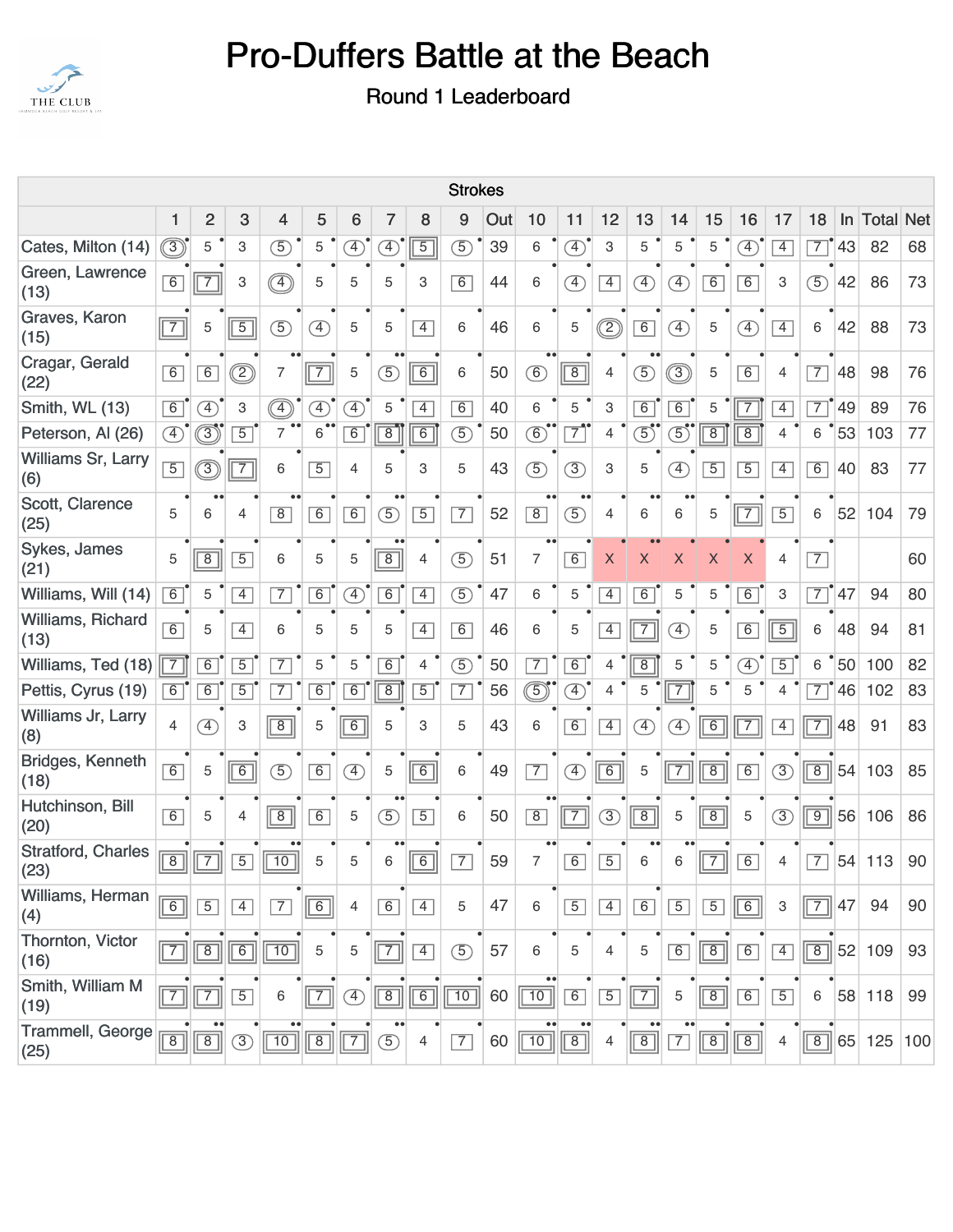

#### Round 1 Leaderboard

### [Dr. Foster Kidd Flight - Dr. Foster Kidd](https://static.golfgenius.com/v2tournaments/8462731872101733111?called_from=&round_index=1)

| Pos.           | Player                                | <b>Total</b><br><b>Gross</b> | Total<br>To Par<br><b>Net</b> | <b>Thru</b><br><b>Today</b> | To Par<br><b>Net</b><br><b>Today</b> | <b>R1</b> |
|----------------|---------------------------------------|------------------------------|-------------------------------|-----------------------------|--------------------------------------|-----------|
| $\mathbf{1}$   | Mosley, Clarence<br>South Florida     | 82                           | $-2$                          | $F^*$                       | $-2$                                 | 70        |
| $\overline{2}$ | Barnes, Edrick<br>South Florida       | 86                           | $-1$                          | F                           | $-1$                                 | 71        |
| $\mathbf 3$    | Pinckney, Valentino<br>South Carolina | 88                           | $+1$                          | $F^*$                       | $+1$                                 | 73        |
| T <sub>4</sub> | Belton, Troy<br>South Carolina        | 85                           | $+4$                          | F                           | $+4$                                 | 76        |
| T <sub>4</sub> | Render, Gerold<br>Atlanta             | 84                           | $+4$                          | $F^*$                       | $+4$                                 | 76        |
| $\,6\,$        | Goss, Bernard<br>South Carolina       | 86                           | $+5$                          | $F^*$                       | $+5$                                 | 77        |
| $\overline{7}$ | Branch, Steve<br>South Florida        | 91                           | $+7$                          | F                           | $+7$                                 | 79        |
| T <sub>8</sub> | McKinney, Tyrone<br>South Carolina    | 93                           | $+9$                          | F                           | $+9$                                 | 81        |
| T <sub>8</sub> | Bermudez, Jose<br>Orlando             | 92                           | $+9$                          | $F^*$                       | $+9$                                 | 81        |
| 10             | Scott, Ricardo<br>South Carolina      | 98                           | $+14$                         | $F^*$                       | $+14$                                | 86        |
| 11             | Pelham, Charlie<br><b>NOVA</b>        | 95                           | $+19$                         | $F^*$                       | $+19$                                | 91        |
|                | Johnson, Von<br>South Florida         |                              | $\overline{\phantom{a}}$      | 1:00 PM*                    | $\overline{\phantom{a}}$             |           |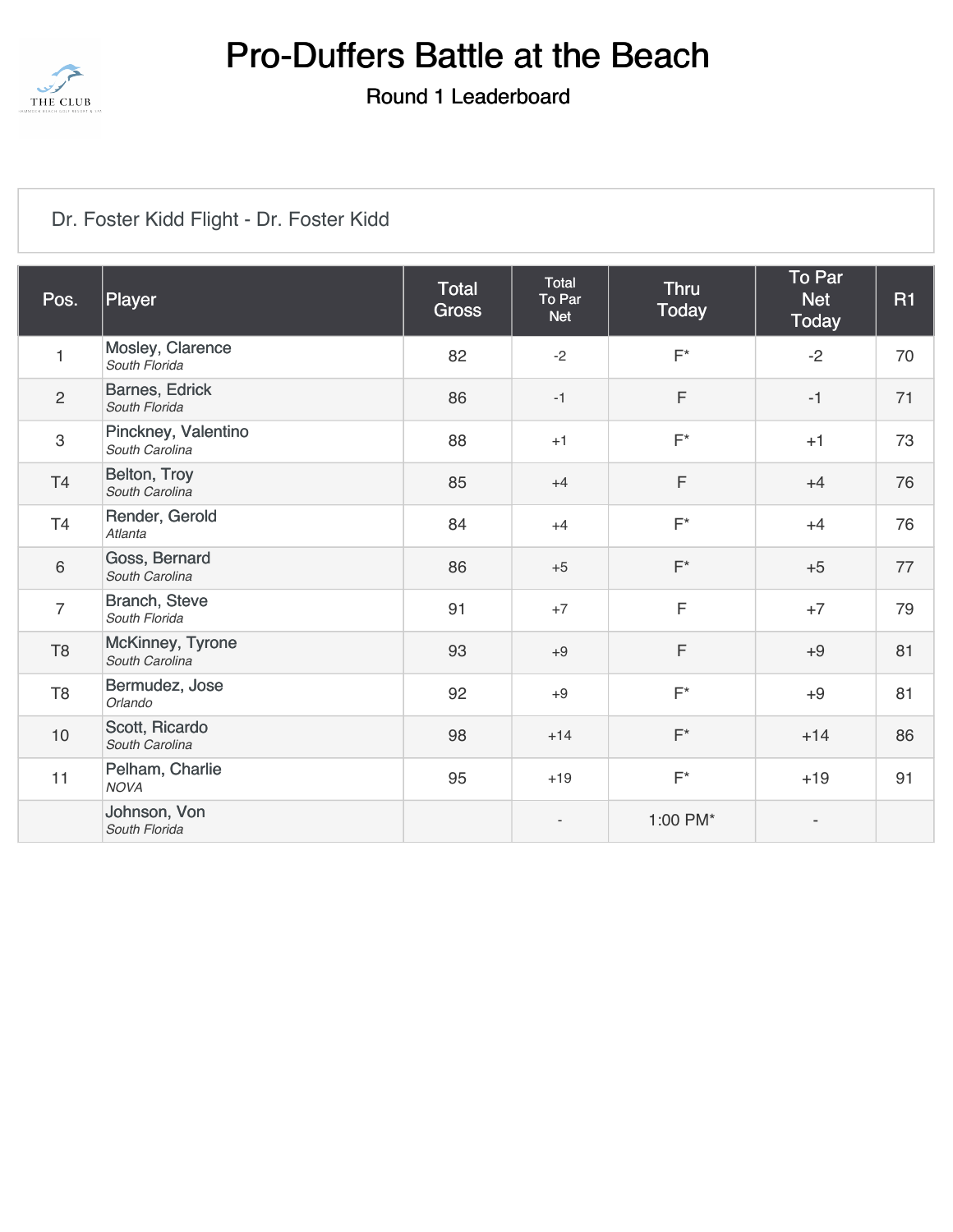

Round 1 Leaderboard

| Dr. Foster Kidd Flight - Dr. Foster Kidd (Sat, May 14) |  |  |
|--------------------------------------------------------|--|--|
|                                                        |  |  |

| Pos.           | Player                                                                                      | Total<br><b>Gross</b> | To Par<br><b>Net</b> | <b>Thru</b> | <b>Total</b><br><b>Net</b> |
|----------------|---------------------------------------------------------------------------------------------|-----------------------|----------------------|-------------|----------------------------|
| 1              | Mosley, Clarence<br>South Florida                                                           | 82                    | $-2$                 | $F^*$       | 70                         |
| $\overline{c}$ | Barnes, Edrick<br>South Florida                                                             | 86                    | $-1$                 | $\mathsf F$ | 71                         |
| 3              | Pinckney, Valentino<br>South Carolina                                                       | 88                    | $+1$                 | $F^*$       | 73                         |
| T4             | Belton, Troy<br>South Carolina                                                              | 85                    | $+4$                 | $\mathsf F$ | 76                         |
| T <sub>4</sub> | Render, Gerold<br>Atlanta                                                                   | 84                    | $+4$                 | $F^*$       | 76                         |
| $\,6\,$        | Goss, Bernard<br>South Carolina                                                             | 86                    | $+5$                 | $F^*$       | 77                         |
| $\overline{7}$ | <b>Branch, Steve</b><br>South Florida                                                       | 91                    | $+7$                 | $\mathsf F$ | 79                         |
| $\mathsf{T}8$  | McKinney, Tyrone<br>South Carolina                                                          | 93                    | $+9$                 | $\mathsf F$ | 81                         |
| T <sub>8</sub> | Bermudez, Jose<br>Orlando                                                                   | 92                    | $+9$                 | $F^*$       | 81                         |
| 10             | Scott, Ricardo<br>South Carolina                                                            | 98                    | $+14$                | $F^*$       | 86                         |
| 11             | Pelham, Charlie<br><b>NOVA</b>                                                              | 95                    | $+19$                | $F^*$       | 91                         |
|                | Johnson, Von<br>South Florida                                                               |                       |                      | 1:00 PM*    |                            |
|                | Note: Players start on holes 1 and 10. Players starting on 10 are denoted with an asterisk. |                       |                      |             |                            |

Strokes

|                          |                | $\overline{2}$ | 3                                                                                                              | 4               | 5 | 6              |                        | 8              | 9              | Out | 10             | 11                           | 12             | 13          | 14                | 15             | 16             | 17             | 18             | In. | <b>Total Net</b> |    |
|--------------------------|----------------|----------------|----------------------------------------------------------------------------------------------------------------|-----------------|---|----------------|------------------------|----------------|----------------|-----|----------------|------------------------------|----------------|-------------|-------------------|----------------|----------------|----------------|----------------|-----|------------------|----|
| Mosley, Clarence (12)    | 5              | $\tau$         | $\mathcal{D}% _{T}=\mathcal{D}_{T}\!\left( a,b\right) ,\ \mathcal{D}_{T}=\mathcal{D}_{T}\!\left( a,b\right) ,$ | 5               | 6 | $\mathcal{F}$  | $\overline{6}$         | 3              | 5              | 40  | $\overline{5}$ | 5                            | $\overline{4}$ | 5           | 5                 | 4              | 5              | $\overline{4}$ | 5              | 42  | 82               | 70 |
| Barnes, Edrick (15)      | 5              | 5              | $\overline{4}$                                                                                                 | 6               | 6 | $\tau$         | $\mathcal{F}$          | 3              | $\overline{7}$ | 44  | 6              | 5                            | 3              | $\tau$      | $\boxed{4}$       | 6              | 5              | 3              | 6              | 42  | 86               | 71 |
| Pinckney, Valentino (15) | 5              | F)             | $\mathcal{D}% _{T}=\mathcal{D}_{T}\!\left( a,b\right) ,\ \mathcal{D}_{T}=\mathcal{D}_{T}\!\left( a,b\right) ,$ | 6               | 5 | 5              | $\widehat{\mathbb{E}}$ | 4              | $\overline{7}$ | 41  | 6              | $6\overline{6}$              | $\overline{5}$ | 5           | $\mathcal{F}$     | 5              | 5              | $\overline{5}$ | 6              | 47  | 88               | 73 |
| Belton, Troy (9)         | $\overline{5}$ | $\boxed{4}$    | 3                                                                                                              | 6               | 5 | 8              | 5                      | 3              | 5              | 44  | 6              | $\left( 4\right)$            | $\overline{4}$ | 5           | $\mathcal{F}$     | $\overline{5}$ | $\overline{5}$ | 3              | $\overline{5}$ | 41  | 85               | 76 |
| Render, Gerold (8)       | $\overline{5}$ | $\overline{4}$ | 3                                                                                                              | $\sqrt{5}$      | 5 | 4              | 5                      | $\overline{4}$ | 5              | 40  | 6              | $\left( \overline{4}\right)$ | 3              | 5           | 5                 | 5              | 6              | $\overline{5}$ | 5              | 44  | 84               | 76 |
| Goss, Bernard (9)        | $\overline{6}$ | 5              | 3                                                                                                              | $\boxed{5}$     | 5 | 4              | 5                      | $\overline{4}$ | $\mathcal{I}$  | 41  | 6              | 5                            | 6              | 5           | 5                 | 4              | $\overline{5}$ | $\overline{4}$ | $\boxed{5}$    | 45  | 86               | 77 |
| Branch, Steve (12)       | 5              | 6              | 3                                                                                                              | 6               | 5 | 5              | 5                      | 4              |                | 46  | $\overline{5}$ | 5                            | 3              | 5           | 6                 | $\overline{5}$ | $\overline{6}$ | $\overline{4}$ | 6              | 45  | 91               | 79 |
| McKinney, Tyrone (12)    | 5              | 5              | 3                                                                                                              | $\mathfrak{D}'$ | 5 | 5              | 6                      | 4              | 5              | 43  | $\overline{8}$ | 5                            | 4              | 6           | 5                 | $\overline{5}$ | $\mathcal{I}$  | 3              | 10             | 50  | 93               | 81 |
| Bermudez, Jose (11)      | $\overline{5}$ |                | 3                                                                                                              | 7               |   | $\boxed{4}$    | 5                      | 4              | 6              | 48  |                | $\left(4\right)$             | $\overline{4}$ | $\boxed{4}$ | $\left( 4\right)$ | $\overline{5}$ | $\overline{8}$ | $\overline{4}$ | $\boxed{4}$    | 44  | 92               | 81 |
| Scott, Ricardo (12)      | 5              | $\overline{6}$ | $\overline{4}$                                                                                                 | $\sqrt{5}$      | 5 | $\sim$         |                        | $\overline{4}$ | 5              | 45  | $\overline{8}$ |                              | 4              |             | 5                 | $\overline{5}$ | 5              | $\overline{5}$ | $\overline{7}$ | 53  | 98               | 86 |
| Pelham, Charlie (4)      | $\overline{5}$ | $\overline{8}$ | 3                                                                                                              | $\sigma$        | 4 | $\overline{5}$ | 5                      | 3              | 6              | 44  | 6              | ⇁                            | $\overline{4}$ | 5           | $\overline{7}$    | 4              | $\overline{8}$ | $\overline{4}$ | $\overline{6}$ | 51  | 95               | 91 |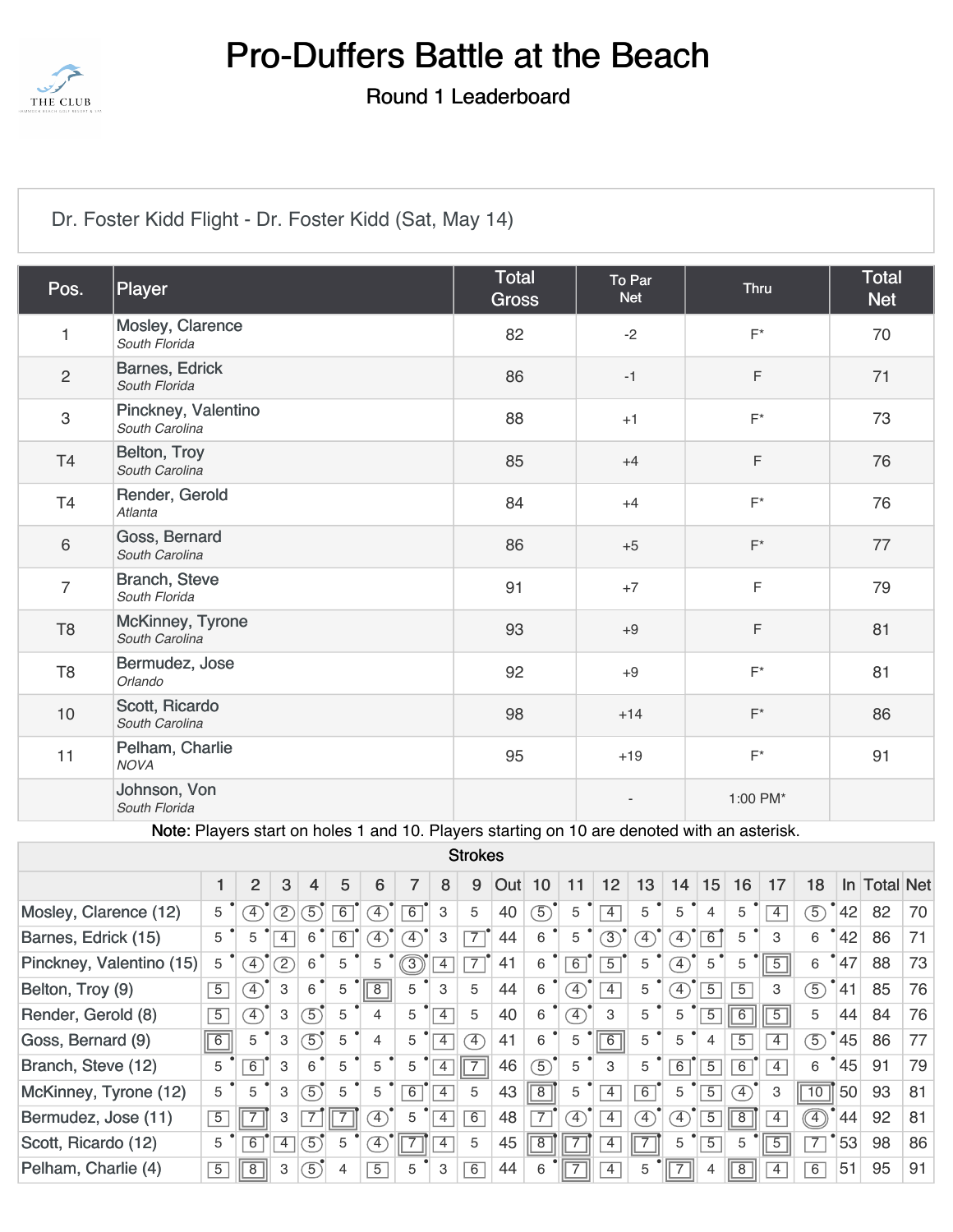

| Johnson, Von (9) |  |
|------------------|--|
|------------------|--|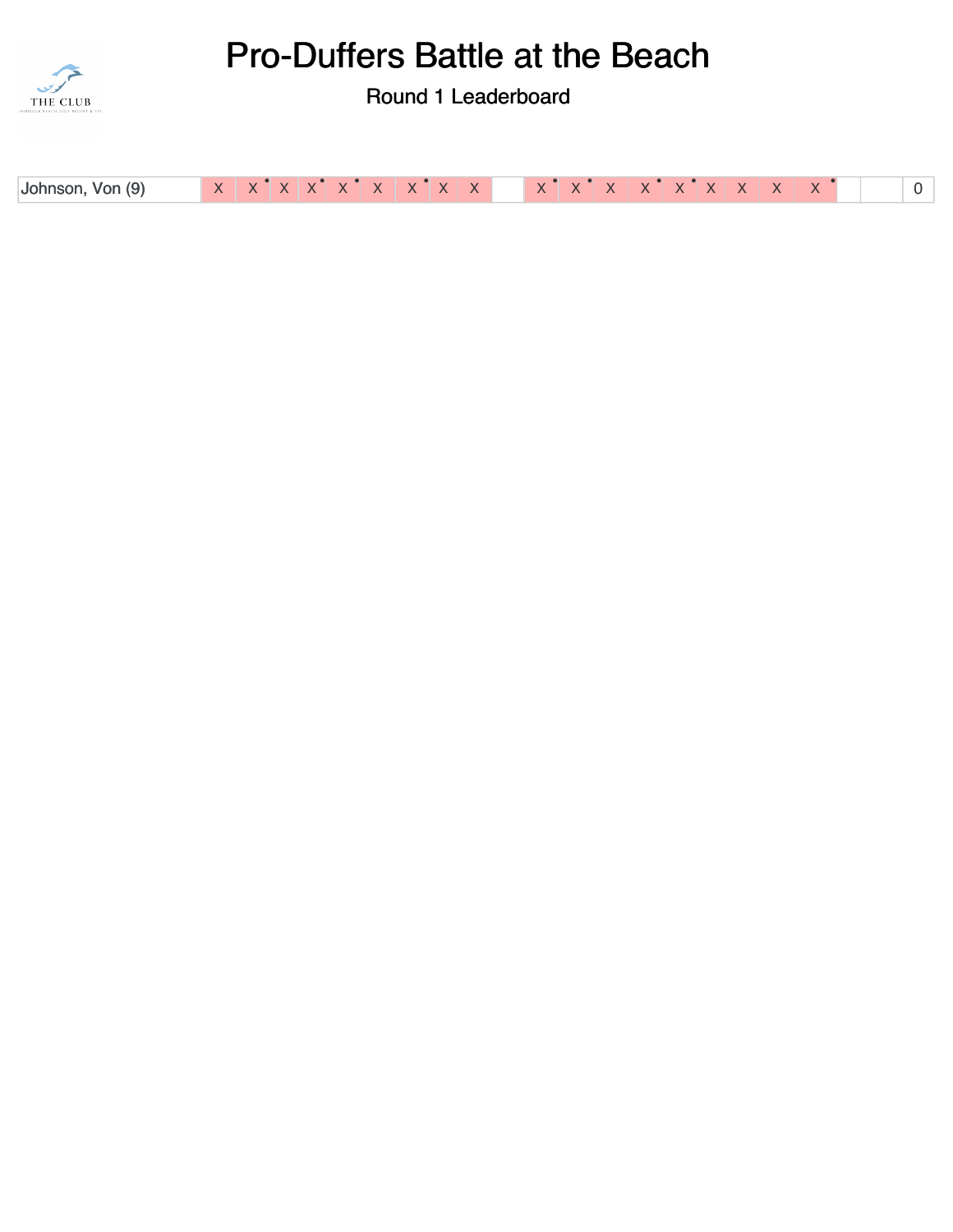

#### Round 1 Leaderboard

### [Dr. Milton Bernard Flight - Dr. Milton Bernard](https://static.golfgenius.com/v2tournaments/8462733498854150906?called_from=&round_index=1)

| Pos.           | Player                             | Total<br><b>Gross</b> | Total<br>To Par<br><b>Net</b> | <b>Thru</b><br><b>Today</b> | <b>To Par</b><br><b>Net</b><br><b>Today</b> | R1 |
|----------------|------------------------------------|-----------------------|-------------------------------|-----------------------------|---------------------------------------------|----|
| T1             | Gore, Gerod<br>South Carolina      | 91                    | $-3$                          | $\mathsf F$                 | $-3$                                        | 69 |
| T1             | Strachan, Wayne<br>Orlando guest   | 86                    | $-3$                          | F                           | $-3$                                        | 69 |
| $\,3$          | Chatman, Mike<br>Orlando           | 94                    | $-1$                          | $\mathsf F$                 | $-1$                                        | 71 |
| $\overline{4}$ | Toney, Anthony<br>South Carolina   | 87                    | Ε                             | F                           | Ε                                           | 72 |
| T <sub>5</sub> | Gallon, James<br><b>NOVA</b>       | 93                    | $+2$                          | $\mathsf F$                 | $+2$                                        | 74 |
| T <sub>5</sub> | Scott, Gregory<br>South Florida    | 95                    | $+2$                          | F                           | $+2$                                        | 74 |
| T7             | Epps, Mike<br>Orlando              | 91                    | $+4$                          | F                           | $+4$                                        | 76 |
| T7             | Crosskey, Thomas<br>Orlando        | 92                    | $+4$                          | F                           | $+4$                                        | 76 |
| T <sub>9</sub> | Belton, Todd<br>South Carolina     | 100                   | $+7$                          | F                           | $+7$                                        | 79 |
| T <sub>9</sub> | Seymour, Eric<br>South Florida     | 96                    | $+7$                          | F                           | $+7$                                        | 79 |
| 11             | Morales, Sergio<br>Orlando         | 96                    | $+8$                          | $\mathsf F$                 | $+8$                                        | 80 |
| 12             | Mosley, Elmer<br>South Florida     | 104                   | $+9$                          | F                           | $+9$                                        | 81 |
| 13             | Roberts, Ronald<br>Orlando         | 97                    | $+10$                         | $\mathsf F$                 | $+10$                                       | 82 |
| 14             | Homier, Greg<br>South Florida      | 100                   | $+11$                         | F                           | $+11$                                       | 83 |
| 15             | Savage, Stanley<br>Atlanta         | 102                   | $+14$                         | $\mathsf F$                 | $+14$                                       | 86 |
| 16             | Pryor, Gregory<br>South Carolina   | 110                   | $+17$                         | F                           | $+17$                                       | 89 |
| <b>T17</b>     | Wallace, William<br>South Carolina | 116                   | $+23$                         | F                           | $+23$                                       | 95 |
| <b>T17</b>     | Mosley, Troy<br>South Florida      | 118                   | $+23$                         | F                           | $+23$                                       | 95 |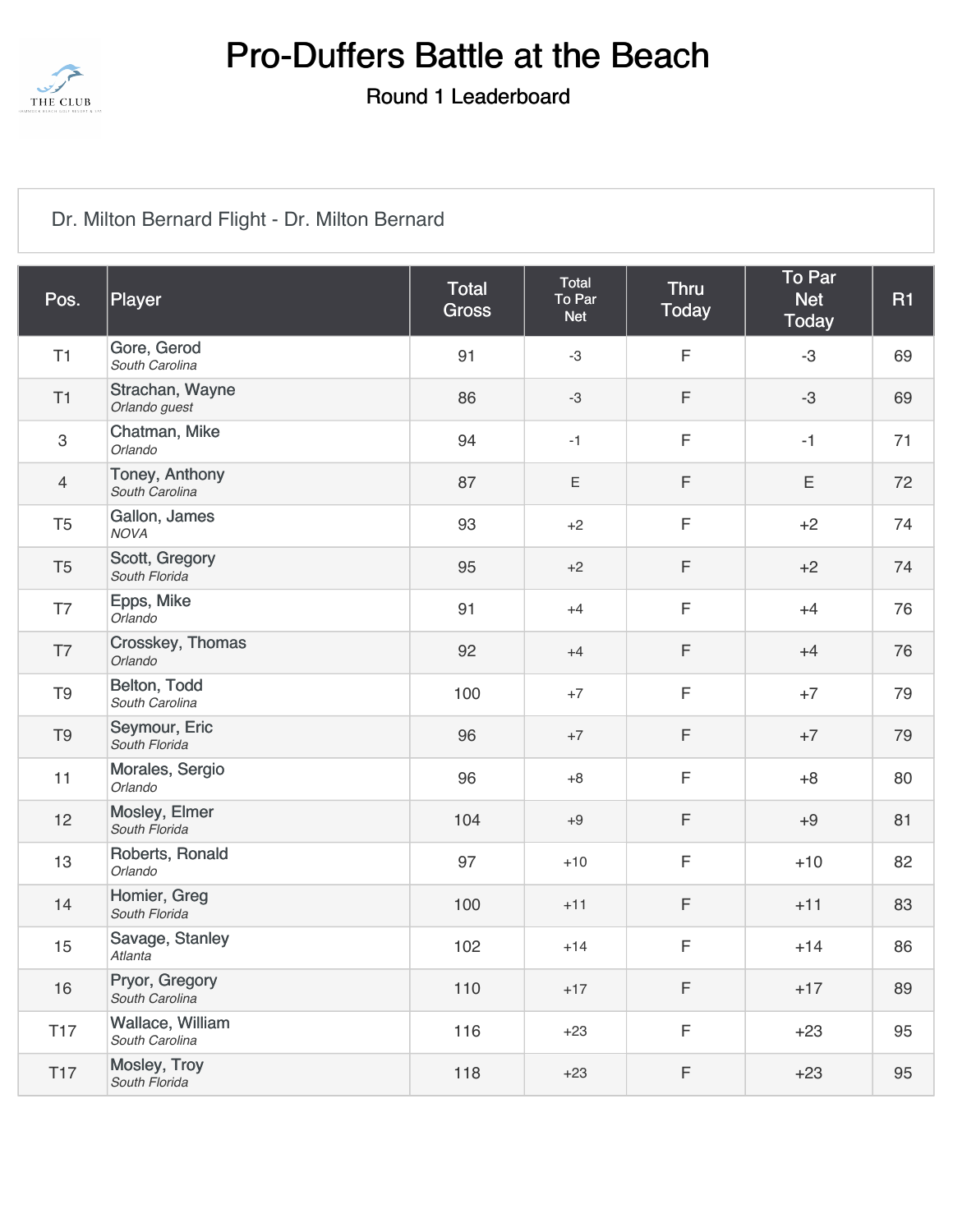

Round 1 Leaderboard

[Dr. Milton Bernard Flight - Dr. Milton Bernard \(Sat, May 14\)](https://static.golfgenius.com/v2tournaments/8462733502880682747?called_from=&round_index=1)

| Pos.                                                                                                          | Player                             |               |                |            |               |            |         |                |               |                |               | <b>Total</b><br><b>Gross</b> |               |                |                | To Par<br><b>Net</b> |             |             | <b>Thru</b>    |               | <b>Total</b><br><b>Net</b> |              |    |  |
|---------------------------------------------------------------------------------------------------------------|------------------------------------|---------------|----------------|------------|---------------|------------|---------|----------------|---------------|----------------|---------------|------------------------------|---------------|----------------|----------------|----------------------|-------------|-------------|----------------|---------------|----------------------------|--------------|----|--|
| T1                                                                                                            | Gore, Gerod<br>South Carolina      |               |                |            |               |            |         |                |               |                |               | 91                           |               |                |                | $-3$                 |             |             | $\mathsf F$    |               |                            | 69           |    |  |
| T1                                                                                                            | Strachan, Wayne<br>Orlando guest   |               |                |            |               |            |         |                |               |                |               | 86                           |               |                |                | $-3$                 |             |             | $\mathsf F$    |               |                            | 69           |    |  |
| $\sqrt{3}$                                                                                                    | Chatman, Mike<br>Orlando           |               |                |            |               |            |         |                |               |                |               | 94                           |               |                |                | $-1$                 |             |             | $\mathsf F$    |               |                            | 71           |    |  |
| $\overline{4}$                                                                                                | Toney, Anthony<br>South Carolina   |               |                |            |               |            |         |                |               |                |               | 87                           |               |                |                | Ε                    |             |             | $\mathsf F$    |               |                            | 72           |    |  |
| T <sub>5</sub>                                                                                                | Gallon, James<br><b>NOVA</b>       |               |                |            |               |            |         |                |               |                |               | 93                           |               |                |                | $+2$                 |             |             | $\mathsf F$    |               |                            | 74           |    |  |
| T <sub>5</sub>                                                                                                | Scott, Gregory<br>South Florida    |               |                |            |               |            |         |                |               |                |               | 95                           |               |                |                | $+2$                 |             |             | $\mathsf F$    |               | 74                         |              |    |  |
| T7                                                                                                            | Epps, Mike<br>Orlando              |               |                |            |               |            |         |                |               |                |               | 91                           |               |                |                | $+4$                 |             |             | $\mathsf F$    |               | 76                         |              |    |  |
| T7                                                                                                            | Crosskey, Thomas<br>Orlando        |               |                |            |               |            |         |                |               |                | 92<br>$+4$    |                              |               |                |                |                      |             |             | $\mathsf F$    |               |                            | 76           |    |  |
| T <sub>9</sub>                                                                                                | Belton, Todd<br>South Carolina     |               |                |            |               |            |         |                |               |                | 100           |                              |               |                |                | $+7$                 |             |             | $\mathsf F$    |               |                            | 79           |    |  |
| T <sub>9</sub>                                                                                                | Seymour, Eric<br>South Florida     |               |                |            |               |            |         |                |               |                | 96<br>$+7$    |                              |               |                |                |                      |             | $\mathsf F$ |                |               | 79                         |              |    |  |
| 11                                                                                                            | Morales, Sergio<br>Orlando         |               |                |            |               |            |         |                |               |                | 96<br>$+8$    |                              |               |                |                |                      |             | $\mathsf F$ |                |               | 80                         |              |    |  |
| 12                                                                                                            | Mosley, Elmer<br>South Florida     |               |                |            |               |            |         |                |               |                |               | 104                          |               |                |                | $+9$                 |             |             | $\mathsf F$    |               |                            | 81           |    |  |
| 13                                                                                                            | Roberts, Ronald<br>Orlando         |               |                |            |               |            |         |                |               |                | 97            |                              |               |                |                | $+10$                |             | $\mathsf F$ |                |               |                            | 82           |    |  |
| 14                                                                                                            | Homier, Greg<br>South Florida      |               |                |            |               |            |         |                |               |                |               | 100                          |               |                |                | $+11$                |             |             | $\mathsf F$    |               |                            | 83           |    |  |
| 15                                                                                                            | Savage, Stanley<br>Atlanta         |               |                |            |               |            |         |                |               |                |               | 102                          |               |                |                | $+14$                |             |             | $\mathsf F$    |               |                            | 86           |    |  |
| 16                                                                                                            | Pryor, Gregory<br>South Carolina   |               |                |            |               |            |         |                |               |                |               | 110                          |               |                |                | $+17$                |             |             | F              |               |                            | 89           |    |  |
| <b>T17</b>                                                                                                    | Wallace, William<br>South Carolina |               |                |            |               |            |         |                |               | 116            |               |                              |               |                |                | $+23$                |             |             | $\mathsf F$    |               |                            | 95           |    |  |
| Mosley, Troy<br><b>T17</b><br>South Florida                                                                   |                                    |               |                |            |               |            |         |                |               |                | 118           |                              |               |                |                | $+23$                |             |             | F              |               |                            | 95           |    |  |
|                                                                                                               |                                    |               |                |            |               |            |         |                |               | <b>Strokes</b> |               |                              |               |                |                |                      |             |             |                |               |                            |              |    |  |
|                                                                                                               |                                    | $\mathbf{1}$  | $\overline{2}$ | $\sqrt{3}$ | 4             | 5          | $\bf 6$ | $\overline{7}$ | 8             | 9              | <b>Out</b> 10 |                              | 11            | 12             | 13             | 14                   | 15          | 16          | 17             | 18            |                            | In Total Net |    |  |
| Gore, Gerod (22)                                                                                              |                                    | $\circled{4}$ | 5              | 4          | $\circled{6}$ | $\sqrt{7}$ | 6       | $\circledS$    | $\circled{3}$ | $\circled{5}$  | 45            | $7^{\bullet\bullet}$         | $\circled{4}$ | $\overline{4}$ | $\overline{6}$ | $\boxed{6}$          | $\sqrt{5}$  | $\,$ 5 $\,$ | $\overline{4}$ | $\circled{5}$ | $^{\bullet}$ 46            | 91           | 69 |  |
| Strachan, Wayne<br>5<br>6<br>$\circled{3}$<br>(5)<br>5<br>$\left( \overline{4}\right)$<br>$\mathbf 5$<br>(17) |                                    |               |                |            |               |            |         | $\boxed{4}$    | 6             | 43             | $\boxed{7}$   | $\circled{4}$                | (3)           | $\mathbf 5$    | (4)            | $\boxed{6}$          | $\boxed{6}$ | (3)         | $\circled{5}$  | 43            | 86                         | 69           |    |  |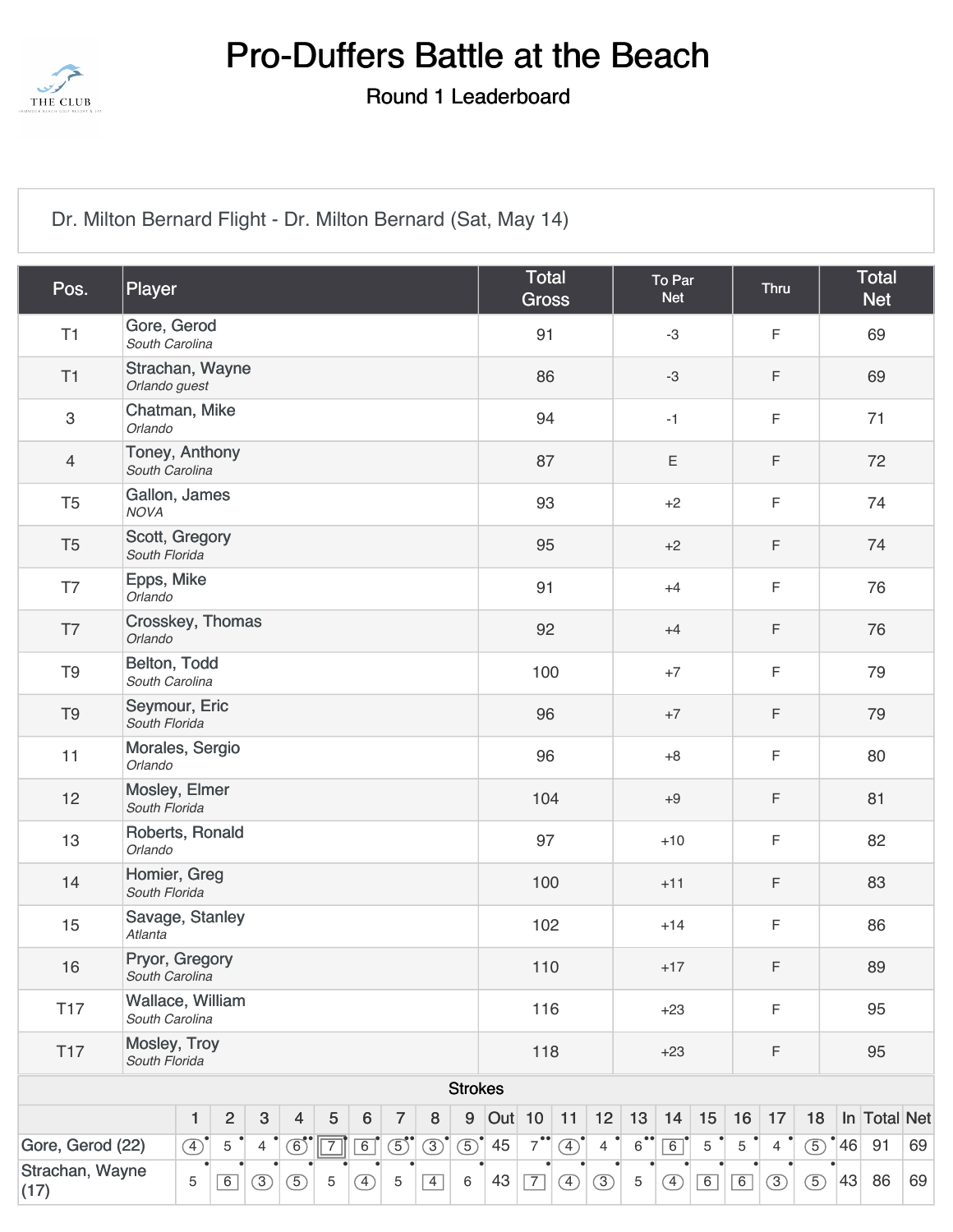

| Chatman, Mike (23)       | $\left( 4\right)$         | 5                            | 6              | $\boxed{5}$    | 5                            | $\left( 4\right)$ | $\boxed{5}$                  | 4              | 6              | 44 | 7                       | $\left( \overline{4}\right)$ | 3)              | 7                            | 6                            | 6              |                | $\circled{3}$  | 7                      | 50 | 94  | 71 |
|--------------------------|---------------------------|------------------------------|----------------|----------------|------------------------------|-------------------|------------------------------|----------------|----------------|----|-------------------------|------------------------------|-----------------|------------------------------|------------------------------|----------------|----------------|----------------|------------------------|----|-----|----|
| Toney, Anthony (15)      | 5                         | $\left( \overline{4}\right)$ | 3              | 7              | $\overline{8}$               | $\overline{6}$    | 5                            | 3              | $\circledS$    | 46 | $\overline{5}$          | 5                            | $\overline{5}$  | $\left( \overline{4}\right)$ | 5                            | $\boxed{4}$    | $\boxed{4}$    | $\overline{4}$ | $\mathcal{F}$          | 41 | 87  | 72 |
| Gallon, James (19)       | 5                         | 5                            | 4              | $\overline{7}$ | 5                            | $\boxed{4}$       | 5                            | 3)             | $\sqrt{8}$     | 46 | 7                       | $\left( \overline{4}\right)$ | 4               | 5                            | $\overline{6}$               | 6              | 5              | $\circled{3}$  | $\overline{7}$         | 47 | 93  | 74 |
| Scott, Gregory (21)      | F)                        | $\left(4\right)$             | 3)             | 7              | 5                            | 6                 | 6                            | 3)             | 7              | 45 | $\overline{8}$          | $\ket{4}$                    | 4               | 6                            | 5                            | 6              | 6              | $\overline{5}$ | 6                      | 50 | 95  | 74 |
| Epps, Mike (15)          | 5                         | $\left(4\right)$             | 4              | 5              | 6                            | 5                 | $\boxed{4}$                  | $\overline{4}$ | 6              | 43 | $\circ$                 | $\mathcal{F}$                | 4               | 8                            | $\left( 4\right)$            | 6              | $\overline{6}$ | 6              | 5                      | 48 | 91  | 76 |
| Crosskey, Thomas<br>(16) | 5                         | $\mathcal{F}$                | $\circled{3}$  | 5              | 5                            | 6                 | 5                            | 3              | $\overline{7}$ | 43 | $\overline{5}$          | 5                            | $\circled{3}$   | $\boxed{8}$                  | $\left( \overline{4}\right)$ | $\overline{8}$ | 5              | $\overline{4}$ | $\overline{7}$         | 49 | 92  | 76 |
| Belton, Todd (21)        | 5                         | 5                            | 4              | 6              | 5                            | 5                 | $\mathcal{F}'$               | 6              | 6              | 47 | $7^{\bullet\bullet}$    | $\overline{8}$               | $\circled{3}$   | $\sqrt{8}$                   | $\overline{6}$               | 6              | 5              | $\overline{5}$ | $\overline{5}$         | 53 | 100 | 79 |
| Seymour, Eric (17)       | $\overline{6}$            | $\overline{8}$               | $\circled{3}$  | 6              | $\left( \overline{4}\right)$ | $\boxed{4}$       |                              | $\overline{4}$ | $\overline{7}$ | 49 | $\overline{7}$          | $\overline{6}$               | 4               | 5                            | 5                            | 5              | $\boxed{4}$    | 4              | $\overline{7}$         | 47 | 96  | 79 |
| Morales, Sergio (16)     | 5                         | 5                            | 4              | 9              | $6\overline{6}$              | $\boxed{3}$       | 6                            | 6              | $\overline{7}$ | 51 | 6                       | $\left( \overline{4}\right)$ | 4               |                              | 5                            | $\boxed{4}$    | $\overline{6}$ | $\overline{4}$ | $\boxed{5}$            | 45 | 96  | 80 |
| Mosley, Elmer (23)       | $\overline{6}$            | 5                            | 4              | 6              | $\overline{8}$               | 5                 | $\boxed{5}$                  | 3)             | $\overline{7}$ | 49 | $\overline{8}$          | 5                            | 4               | $\overline{7}$               | $\boxed{5}$                  | 7              | $\overline{6}$ | $\overline{5}$ | $\boxed{8}$            | 55 | 104 | 81 |
| Roberts, Ronald<br>(15)  | 6                         | 5                            | $\boxed{5}$    | 5)             | 6                            | 5                 | $\overline{8}$               | 3              | $\overline{7}$ | 50 | $\overline{7}$          | $\left( \overline{4}\right)$ | 4               | $\boxed{4}$                  | 5                            | $\boxed{4}$    | $\overline{7}$ | 3              | $\boxed{9}$            | 47 | 97  | 82 |
| Homier, Greg (17)        | 6                         | 5                            | $\overline{3}$ | 6              | 5                            | 5                 | 5                            | $\overline{5}$ | $\overline{7}$ | 47 | 6                       | $\overline{8}$               | $6\overline{6}$ |                              | 5                            | 6              | $\overline{6}$ | $\overline{5}$ | $\widehat{\ket{\Phi}}$ | 53 | 100 | 83 |
| Savage, Stanley<br>(16)  | 6                         | $\mathcal{L}$                | 4              | 8              |                              | 5                 | $\left( \overline{4}\right)$ | 3              | $\overline{7}$ | 48 | $\overline{9}$          | $\overline{7}$               | 4               | $\boxed{7}$                  | 5                            | $\overline{7}$ | 5              | $\overline{4}$ | 6                      | 54 | 102 | 86 |
| Pryor, Gregory (21)      | $\overline{\mathsf{T}^7}$ | 6                            | $\overline{5}$ | 6              | $\overline{8}$               | 5                 | $\overline{8}$               | $\overline{5}$ | $\overline{7}$ | 57 | $\overline{\textbf{6}}$ | 5                            | 4               | 6                            |                              | $\overline{8}$ | ි              | 4              | 10                     | 53 | 110 | 89 |
| Wallace, William<br>(21) | 6                         | $\overline{8}$               | 4              | $\overline{7}$ | $\overline{8}$               | 6                 | 6                            | 6              | $\overline{7}$ | 58 | $\overline{7}$          | $\boxed{8}$                  | 3)              | $\overline{7}$               | 6                            | $\overline{6}$ | $\overline{8}$ | $\overline{4}$ | $(\widehat{9})$        | 58 | 116 | 95 |
| Mosley, Troy (23)        | 5                         | $\left( \frac{1}{2} \right)$ | 7              | 6              |                              | 6                 | $\overline{8}$               | 4              | $\sqrt{8}$     | 55 | $\overline{8}$          | $\overline{8}$               | 5               | $\lceil 8 \rceil$            | 6                            | 7              | 8              |                | 6                      | 63 | 118 | 95 |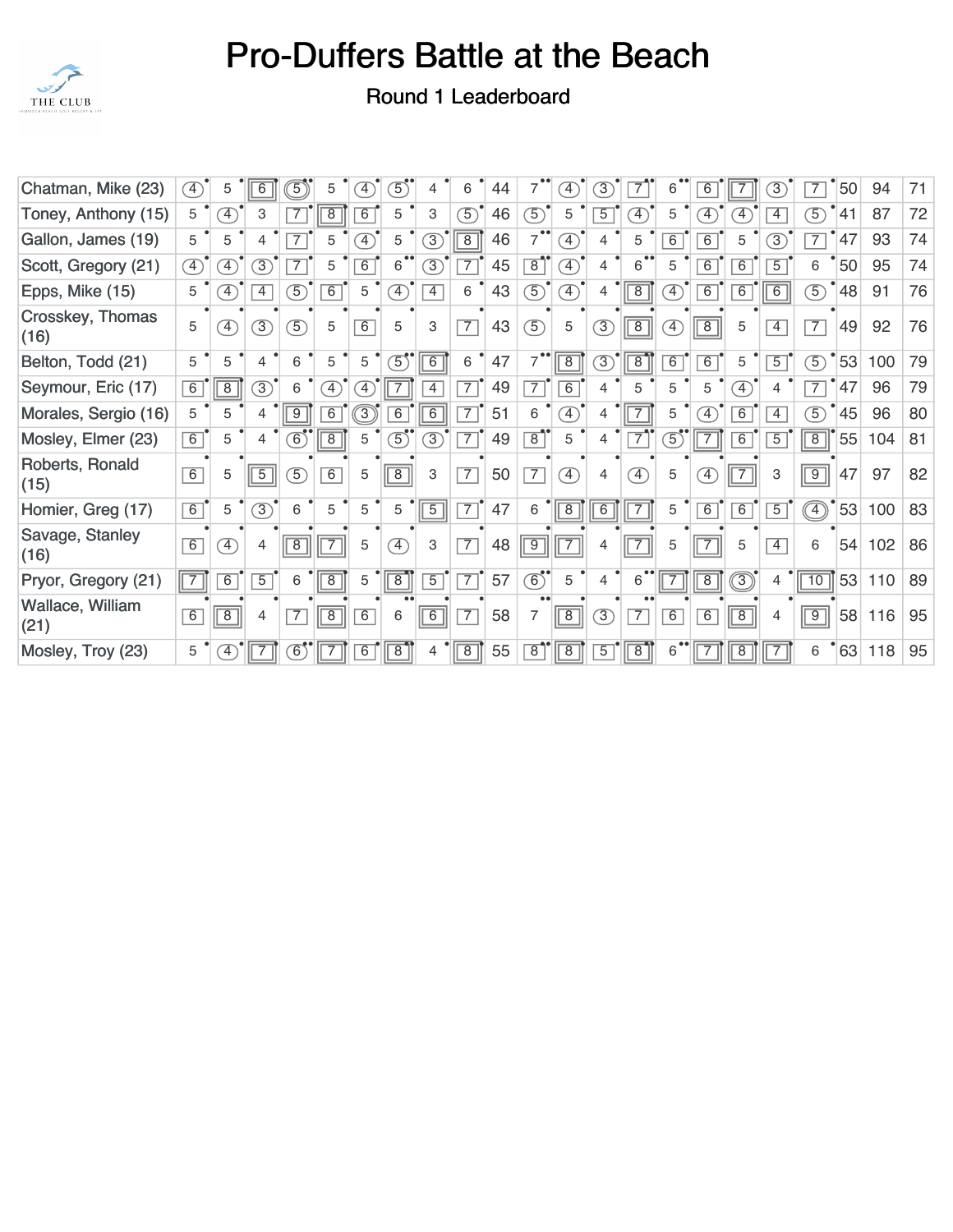

Round 1 Leaderboard

[Skins - SKINS](https://static.golfgenius.com/v2tournaments/8474809583607485037?called_from=&round_index=1)

| Player                                |                |                |                           |                |                  |                |                 |                 |                  | <b>Skins</b>        |                |                | <b>Details</b> |                 |                |                |                |                |                |                     |                  |  |  |  |
|---------------------------------------|----------------|----------------|---------------------------|----------------|------------------|----------------|-----------------|-----------------|------------------|---------------------|----------------|----------------|----------------|-----------------|----------------|----------------|----------------|----------------|----------------|---------------------|------------------|--|--|--|
| Pryor, Gregory<br>South Carolina      |                |                |                           |                |                  |                |                 |                 |                  |                     | 1              |                |                | Birdie on 16    |                |                |                |                |                |                     |                  |  |  |  |
| Cates, Milton<br>Orlando              |                |                |                           |                |                  |                |                 |                 |                  |                     | 1              |                |                | Birdie on 1     |                |                |                |                |                |                     |                  |  |  |  |
| Cragar, Gerald<br>Orlando             |                |                |                           |                |                  |                |                 |                 |                  |                     |                |                |                | Birdie on 14    |                |                |                |                |                |                     |                  |  |  |  |
| Graves, Karon<br>Atlanta              |                |                |                           |                |                  |                |                 |                 |                  |                     |                |                |                | Birdie on 12    |                |                |                |                |                |                     |                  |  |  |  |
| Williams Sr, Larry<br>South Florida   |                |                |                           |                |                  |                |                 |                 |                  |                     |                |                |                | Birdie on 11    |                |                |                |                |                |                     |                  |  |  |  |
| Morales, Sergio<br>Orlando            |                |                |                           |                |                  |                |                 |                 |                  |                     |                |                |                | Birdie on 6     |                |                |                |                |                |                     |                  |  |  |  |
| Pinckney, Valentino<br>South Carolina |                |                |                           |                |                  |                |                 |                 |                  |                     | 1              |                |                | Birdie on 7     |                |                |                |                |                |                     |                  |  |  |  |
| Goss, Bernard<br>South Carolina       |                |                |                           |                |                  |                |                 |                 |                  |                     | 1              |                |                |                 |                | Birdie on 9    |                |                |                |                     |                  |  |  |  |
|                                       | 1              | $\overline{c}$ | $\ensuremath{\mathsf{3}}$ | $\overline{4}$ | 5                | 6              | $\overline{7}$  | 8               | $\boldsymbol{9}$ | Out                 | 10             | 11             | 12             | 13              | 14             | 15             | 16             | 17             | 18             | ln                  | <b>Total</b>     |  |  |  |
| Pryor, Gregory                        | $\overline{7}$ | $\,6\,$        | $\sqrt{5}$                | 6              | $\boldsymbol{8}$ | 5              | 8               | 5               | $\overline{7}$   | 0                   | 6              | 5              | $\overline{4}$ | $6\phantom{.}6$ | $\overline{7}$ | $\,$ 8 $\,$    | $\sqrt{3}$     | $\overline{4}$ | 10             | $\mathbf{1}$        | 1                |  |  |  |
| Cates, Milton                         | $\sqrt{3}$     | $\sqrt{5}$     | 3                         | 5              | 5                | 4              | 4               | 5               | 5                | 1.                  | 6              | $\overline{4}$ | 3              | 5               | 5              | 5              | $\overline{4}$ | $\overline{4}$ | $\overline{7}$ | 0                   | 1                |  |  |  |
| Cragar, Gerald                        | 6              | 6              | $\overline{c}$            | $\overline{7}$ | $\overline{7}$   | 5              | 5               | 6               | 6                | 0                   | 6              | 8              | 4              | 5               | (3)            | 5              | 6              | 4              | $\overline{7}$ | 1                   | 1                |  |  |  |
| Graves, Karon                         | $\overline{7}$ | $\sqrt{5}$     | $\sqrt{5}$                | 5              | $\overline{4}$   | 5              | $\sqrt{5}$      | 4               | 6                | 0                   | 6              | $\sqrt{5}$     | $\binom{2}{ }$ | 6               | 4              | 5              | 4              | $\overline{4}$ | 6              | 1                   | 1                |  |  |  |
| Williams Sr, Larry                    | 5              | 3              | $\overline{7}$            | $\,6$          | 5                | 4              | $\sqrt{5}$      | 3               | 5                | 0                   | 5              | $\binom{3}{ }$ | 3              | 5               | 4              | 5              | 5              | $\overline{4}$ | 6              | 1                   | 1                |  |  |  |
| Morales, Sergio                       | 5              | 5              | $\overline{4}$            | 9              | $6\phantom{1}6$  | $\sqrt{3}$     | $\,$ 6 $\,$     | $6\phantom{1}6$ | $\overline{7}$   | 1                   | 6              | $\overline{4}$ | 4              | $\overline{7}$  | 5              | 4              | 6              | $\overline{4}$ | 5              | 0                   | 1                |  |  |  |
| Pinckney, Valentino                   | 5              | 4              | $\overline{c}$            | 6              | $\sqrt{5}$       | 5              | $\sqrt{3}$      | $\overline{4}$  | $\sqrt{ }$       | 1                   | 6              | 6              | 5              | 5               | 4              | 5              | 5              | 5              | 6              | 0                   | 1                |  |  |  |
| Goss, Bernard                         | 6              | 5              | 3                         | 5              | 5                | 4              | $\sqrt{5}$      | 4               | $\binom{4}{ }$   | 1                   | 6              | 5              | 6              | 5               | 5              | 4              | 5              | 4              | 5              | 0                   | 1                |  |  |  |
| Barnes, Edrick                        | 5              | 5              | 4                         | 6              | $6\phantom{1}6$  | 4              | 4               | 3               | $\overline{7}$   | 0                   | 6              | 5              | 3              | 4               | 4              | 6              | 5              | 3              | 6              | 0                   | 0                |  |  |  |
| Epps, Mike                            | 5              | 4              | $\overline{4}$            | 5              | 6                | 5              | 4               | $\overline{4}$  | 6                | 0                   | 5              | 4              | $\overline{4}$ | 8               | 4              | 6              | 6              | 6              | 5              | $\Omega$            | 0                |  |  |  |
| <b>Branch, Steve</b>                  | $\sqrt{5}$     | $\,6\,$        | 3                         | $\,6$          | 5                | 5              | $\sqrt{5}$      | $\overline{4}$  | $\overline{7}$   | 0                   | 5              | 5              | 3              | 5               | $\,6\,$        | $\sqrt{5}$     | $\,6\,$        | $\overline{4}$ | $\,6\,$        | $\overline{0}$      | $\boldsymbol{0}$ |  |  |  |
| Williams, Richard                     | $\,$ 6 $\,$    | 5              | $\overline{4}$            | $\,6$          | $\sqrt{5}$       | 5              | $\sqrt{5}$      | $\overline{4}$  | 6                | 0                   | 6              | $\overline{5}$ | $\overline{4}$ | $\overline{7}$  | 4              | 5              | $\,6\,$        | 5              | $6\phantom{.}$ | $\mathbf 0$         | $\overline{0}$   |  |  |  |
| Belton, Troy                          | 5              | 4              | 3                         | 6              | $\sqrt{5}$       | 8              | $\sqrt{5}$      | 3               | 5                | $\overline{0}$      | 6              | $\overline{4}$ | $\overline{4}$ | 5               | 4              | 5              | 5              | 3              | 5              | $\mathbf 0$         | $\overline{0}$   |  |  |  |
| Gallon, James                         | 5              | 5              | $\overline{4}$            | $\overline{7}$ | $\sqrt{5}$       | 4              | $\sqrt{5}$      | 3               | $\,8\,$          | 0                   | $\overline{7}$ | $\overline{4}$ | $\overline{4}$ | 5               | $\,6\,$        | $\,6$          | $\overline{5}$ | 3              | $\overline{7}$ | $\overline{0}$      | $\boldsymbol{0}$ |  |  |  |
| McKinney, Tyrone                      | 5              | $\sqrt{5}$     | 3                         | 5              | $\sqrt{5}$       | 5              | $\,6$           | $\overline{4}$  | 5                | $\overline{0}$      | 8              | $\overline{5}$ | $\overline{4}$ | $6\phantom{1}$  | 5              | 5              | 4              | 3              | 10             | $\mathbf 0$         | $\boldsymbol{0}$ |  |  |  |
| Scott, Ricardo                        | 5              | $\,6$          | $\overline{4}$            | 5              | 5                | $\overline{4}$ | $\overline{7}$  | $\overline{4}$  | 5                | 0                   | 8              | $\overline{7}$ | $\overline{4}$ | $\overline{7}$  | 5              | 5              | $\sqrt{5}$     | 5              | $\overline{7}$ | $\mathbf 0$         | $\mathbf 0$      |  |  |  |
| Mosley, Clarence                      | 5              | 4              | $\overline{c}$            | 5              | 6                | 4              | $6\phantom{.}6$ | 3               | 5                | 0                   | 5              | 5              | $\overline{4}$ | 5               | 5              | $\overline{4}$ | $\sqrt{5}$     | $\overline{4}$ | 5              | $\mathbf 0$         | $\overline{0}$   |  |  |  |
| Render, Gerold                        | 5              | $\overline{4}$ | 3                         | 5              | $\sqrt{5}$       | 4              | $\sqrt{5}$      | $\overline{4}$  | 5                | 0                   | 6              | $\overline{4}$ | 3              | 5               | 5              | 5              | $\,6$          | 5              | 5              | $\mathbf 0$         | $\boldsymbol{0}$ |  |  |  |
| Bermudez, Jose                        | 5              | $\overline{7}$ | $\,$ 3 $\,$               | $\overline{7}$ | $\overline{7}$   | $\overline{4}$ | $\sqrt{5}$      | $\overline{4}$  | $\,6\,$          | $\mathsf{O}\xspace$ | $\overline{7}$ | $\overline{4}$ | $\overline{4}$ | $\overline{4}$  | 4              | 5              | $\bf 8$        | $\overline{4}$ | $\overline{4}$ | $\mathsf{O}\xspace$ | $\boldsymbol{0}$ |  |  |  |